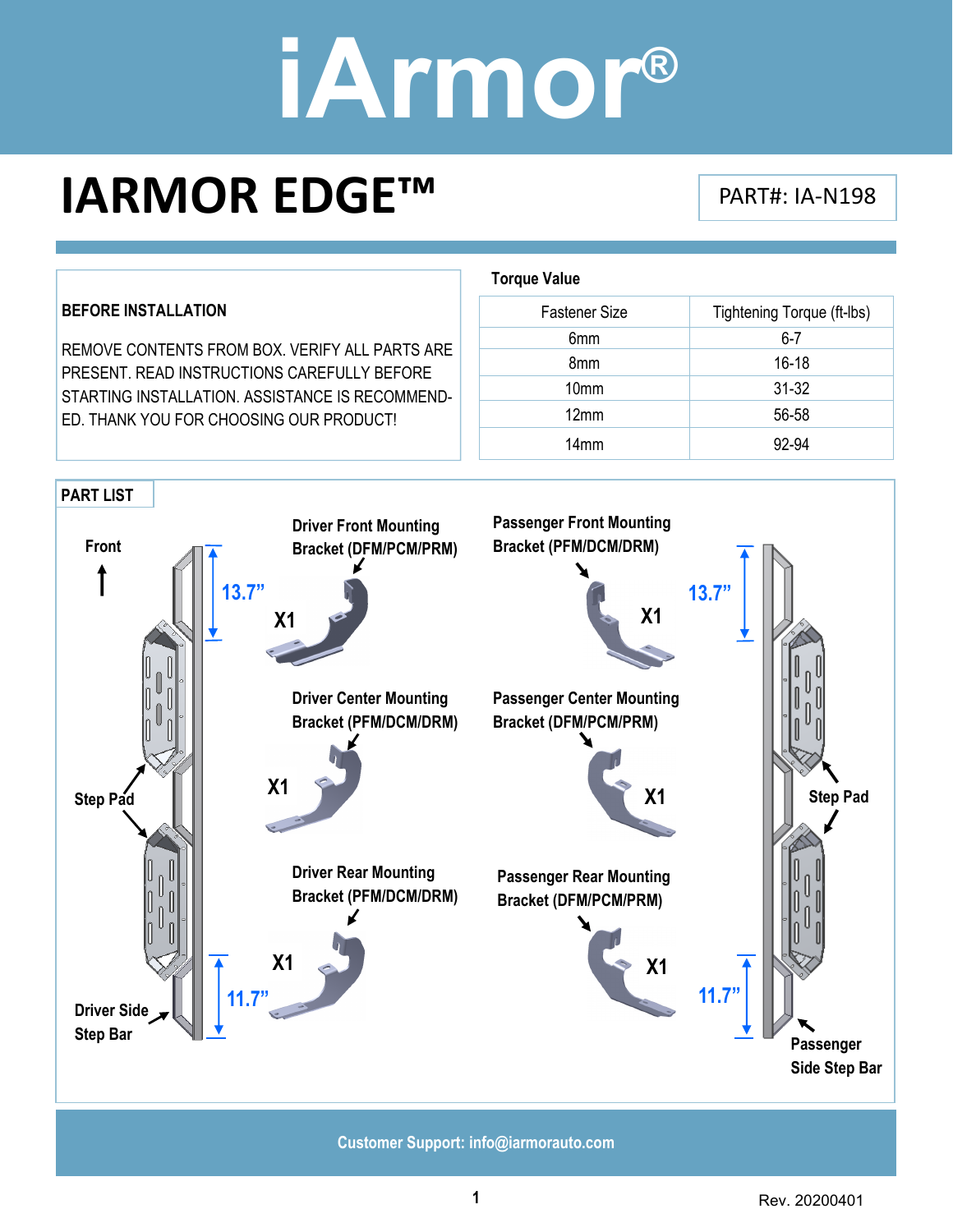

Hex Bolt



M6X1-20mm T- Bolt



M8 Flat Washer M8 Lock Washer



M6 Large Flat Washer





M8 Clip Nut



M6X1 Nylon Lock Nut

**X44** 





not responsible for any damage caused by the installation.

The instruction here is for your reference only. We strongly recommend the professional installer for best result. We are

### **STEP 1**

Install the Step Pads onto the step bars with (32) M6X1-20mm T-Bolts, (32) M6 Large Flat Washers, (32) M6X1Nylon Lock Nuts and (8) M6X1-20mm Flat Sunk Head Bolts.



### **STEP 2**

Start the installation from passenger side of the vehicle. Locate the passenger mounting locations along the bottom and inner side of the body panel, **(Fig1)**. **NOTE**: It may help to hold a Bracket up in place to help determine the mounting holes to use along the bottom and inner side of the body.



**of body panel illustrated**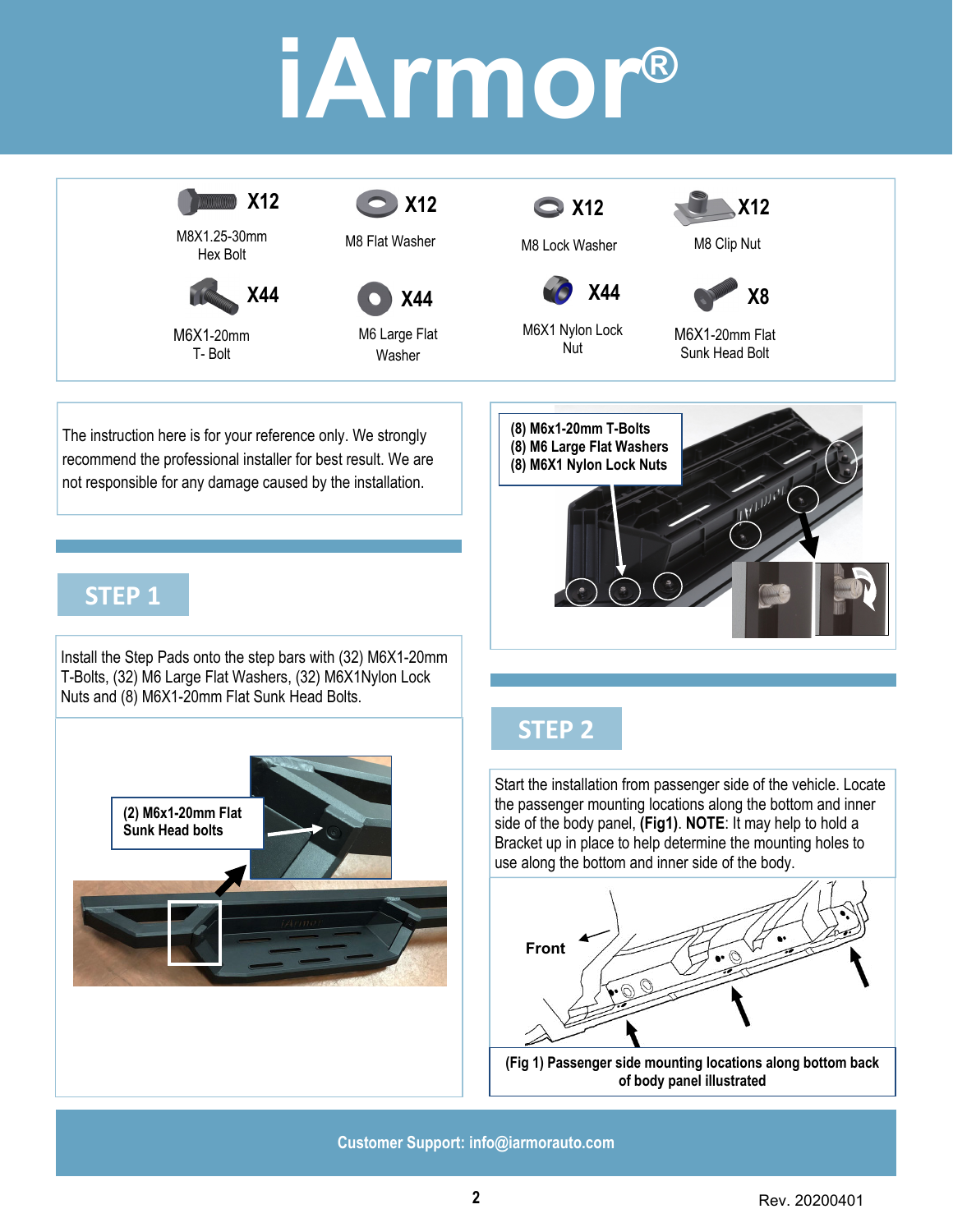**STEP 4**

#### **STEP 3**

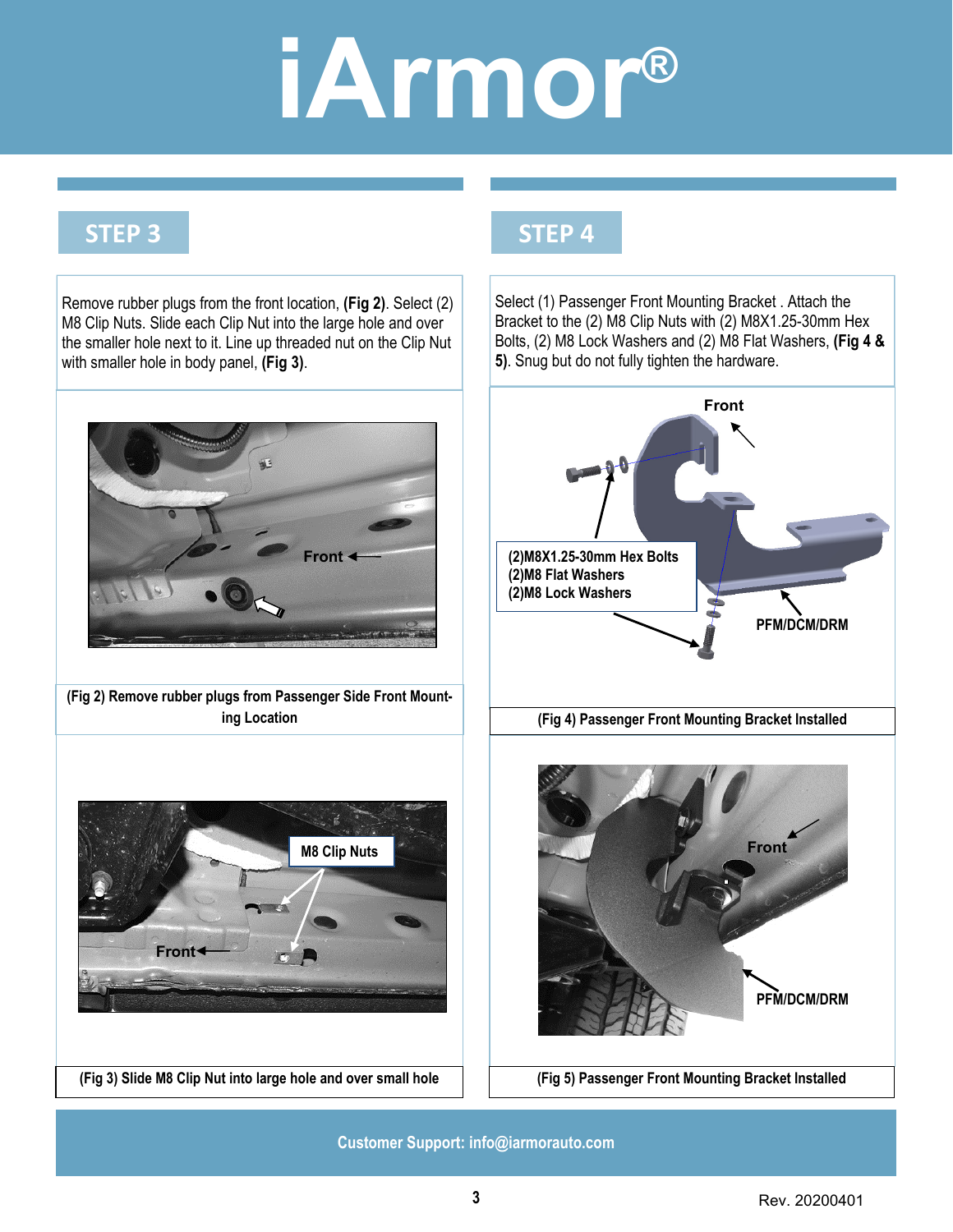**STEP 6**

#### **STEP 5**